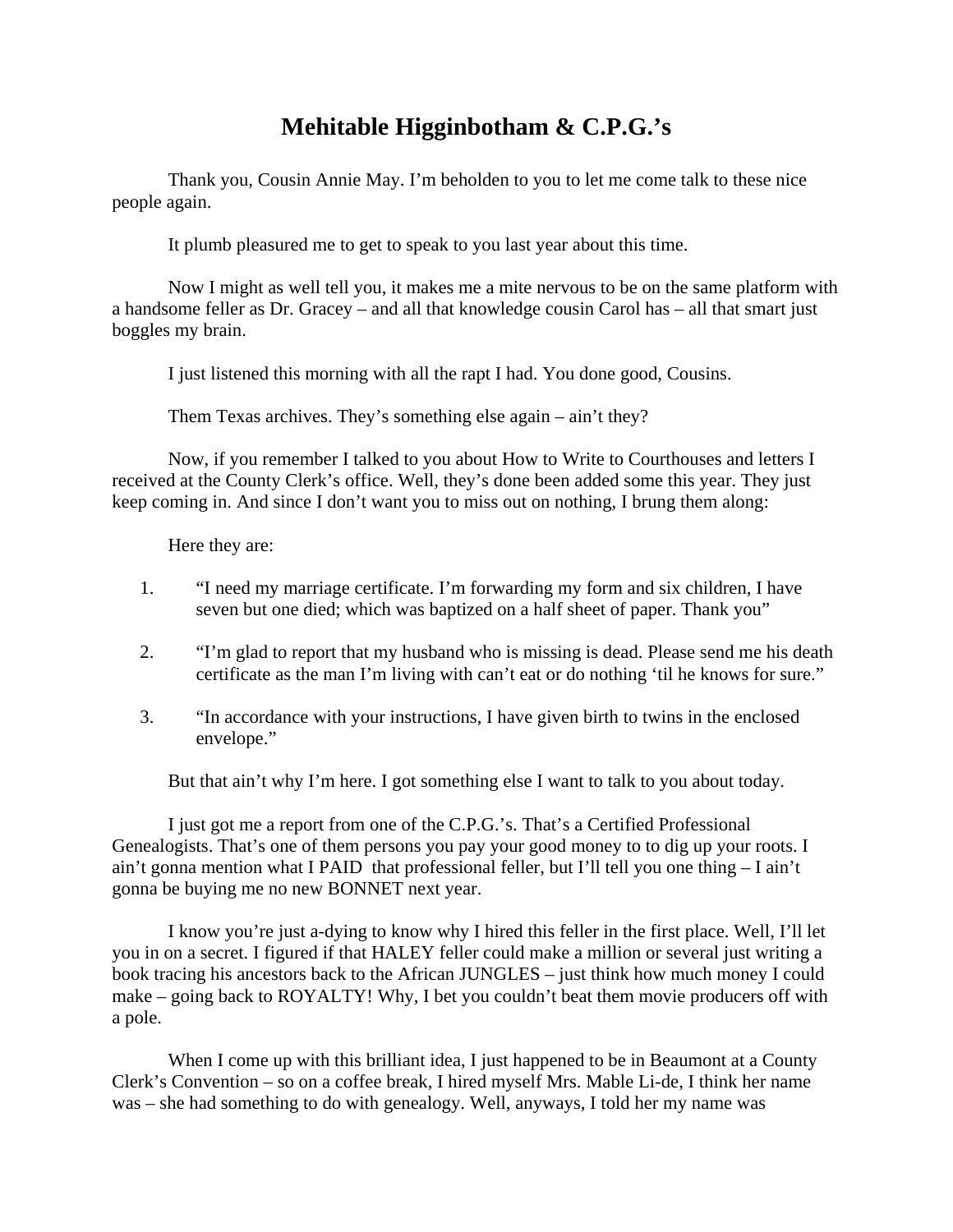Mehitable Higgenbotham and when I asked her, real polite-like, to get the book down so's I could see who my ancesters is – she commenced to laugh like nothing I ever heered before.

 She either thought that was one of the funniest things she ever heerd – or she had a FLY in her corset. Why, I thought for sure they'd have to give her some spirits to calm her down.

 Then that libeerian commenced to bring out ALL kings of FORMS. Lordee, I'd have to have a college dee-gree in FORM-FILLING-OUT if'n I wanted to cipher them things. Said made "proving out" easier – whatever that is. The whole time she was a-telling me that ancester hunting was a long complicated process. I kept eyeing all them books. Law, I ain't never seen so many books – I bet you somewheres in there she was hiding my pedigree.

 Now you know a county clerk ain't got no time to do much research. I'm too busy finding all them records for all you people. And I figured the sooner I got my book rote, the sooner I'd be riding around in CADILLACS, so I guessed I could afford to hire me one of them professional persons that Mrs. Li-de done heerd about.

Well, I went straight to the horse's mouth to find one of them C.P.G.'s. I rote direct to the Board of Certification down there in Washington and told them I wanted one of them fellers that was CERTIFIED. I wanted somebody good. Somebody that knowed what they was a-doin'. I had to have the best for my kinfolks. One can't be too careful when you're dealing with ROYALTY.

 Well, me and this feller got together. I knowed it wouldn't take him long cause all he needed was a ROAD MAP – and go straight to PLYMOUTH ROCK – cause my Aunt Hattie always said our ancesters done come over on the MAYFLOWER…with PONCE DeLEON!

Well, right away, I found out them professionals was the nosiest critters I ever set eyes on. He had the audacity to ask where I was borned. – Now how old I am ain't nobodys business but mine. He asked when I told him I ain't never been married, he said, "Oh, I'm so sorry." HE'S SORRY!!!

Well, anyways, he pumped me for everything in the world. But I was REAL SMART – I figures that's what I was paying him for - and I wasn't gonna tell him NOTHING!

Law, he asked the questions – like where my Papa and Mama was married. Now, I didn't know where they was married, but I knowed they was – cause my grandma always said my Mama married beneath her.

 And all them questions – well, if'n I'd knowed 'em, I wouldn't have to hire him, now would I?

 I will have to say he was a real nice man though. He just looked at me as I talked and SMILED a lot!